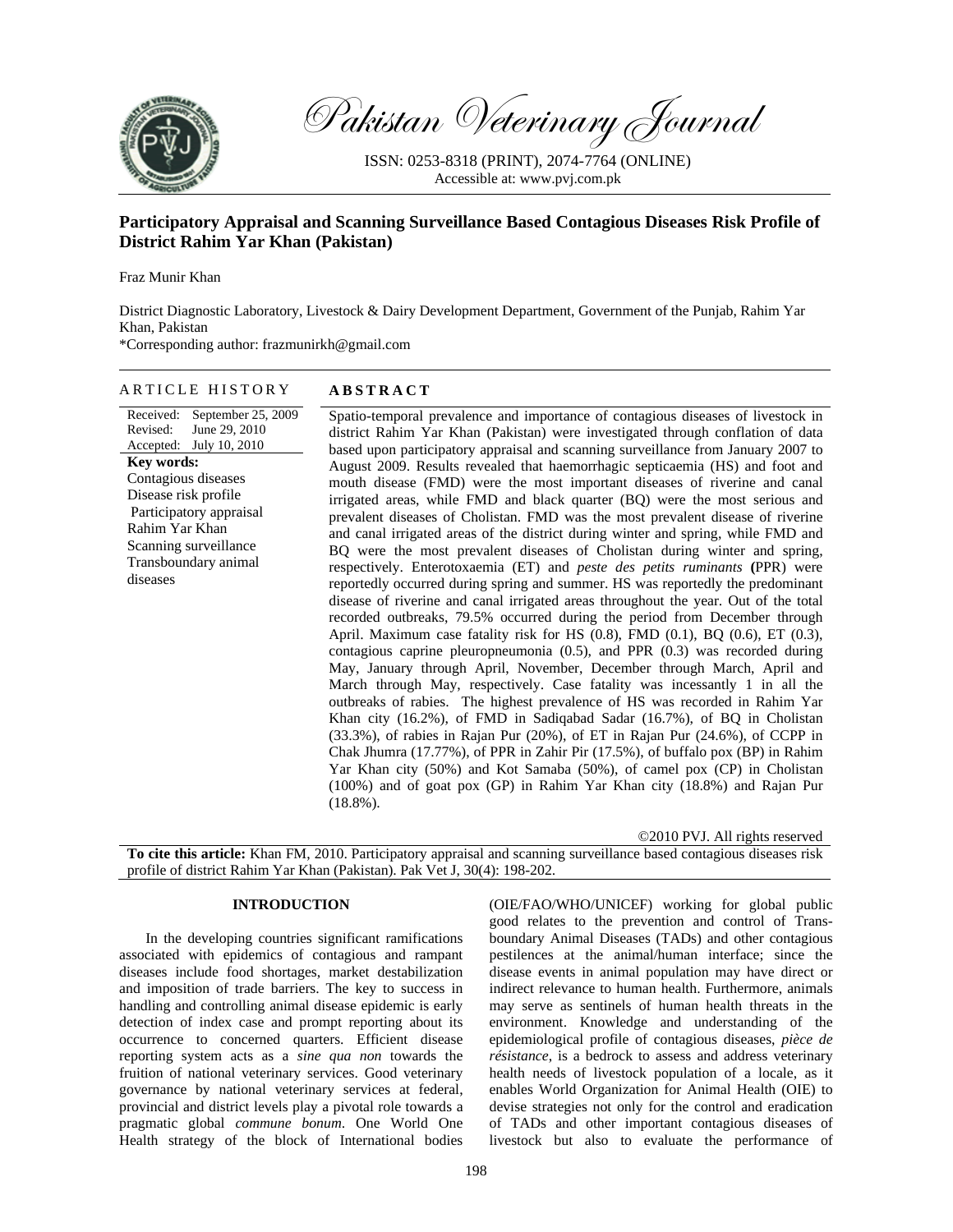veterinary services and for gap analysis which are important elements in risk analysis process. The present study should not be naïvely considered *prima facia* as a parochial and preternatural approach; the trappings associated with it do have global implications. In the previous studies by Anjum *et al*. (2006), Farooq *et al*. (2007) and Awan *et al.* (2009), the importance of district Rahim Yar Khan as a geographical transport hub of Pakistan was not realized, *quod erat faciendum*, and the district was not included in the meta-analysis. Although a *fait accompli*, yet it was an egregious deviation from epidemiological praxis.

Participatory appraisal is a qualitative ethnographic approach of community participation in gleaning ontology and epistemology based data collection. On the other hand, scanning surveillance maintains a continuous watch over endemic diseases level in the population of a locale. As participatory method of disease surveillance has its own limitations (Parry and Wright, 2003), in the present study ethno-veterinary lore, gleaned through participatory appraisal, about spatial and temporal distribution and importance of contagious diseases of livestock was complemented with scanning surveillance of the livestock population of the district Rahim Yar Khan for the occurrence of contagious diseases. The conflation, in the present work, imbues a cornucopia of first hand intelligence required to generate a reliable contagious diseases risk profile of the area, which can be used to design better animal health projects and delivery systems, predicting potential disease outbreaks, ascertain hot spots, clusters and foci of infection, *raison d'êtres* for the occurrence of contagious diseases in a locale, more successful targeted surveillance, science based targeted intervention strategies for TADs or as new perspectives for innovative research hypothesis in ecological epidemiology and controlled leeway in livestock trade and movement.

#### **MATERIALS AND METHODS**

#### **Study landscape and demography**

District Rahim Yar Khan  $(11880 \text{ Km}^2)$ , which lies at latitudes 270 - 40' to 290 - 16' N and longitudes 600 - 45' to 700 - 01' E, is comprised of four tehsils with eight cities and 15 rural conurbations (Markaz in Urdu). Topographically, three different terrains with distinct geological features can be identified: These are the riverine area, the canal irrigated area and the desert area. The riverine area lies contiguous to the river Indus. It is arid-tropical continental with hot summer and mild winter. Livestock populations are of contiguous-staticshambolic type along the fluvial bed. To the southwest of this area lies the canal-irrigated area. It is also an arid subtropical continental area (Bukhari and Gee, 2008). Livestock population is exclusively of separated-open type. The desert area, called Greater Cholistan, lies in the south of the district. Climatologically, it is a torrid hyperarid sandy desert. Livestock populations are exclusively of contiguous-dynamic type. In Cholistan two agropastoral systems *videlicet* nomadic and transhumance prevail. Under transhumance system pastoralists gravitate towards the fringes of the canal-irrigated area during spring (Ahmad, 2005; Nadiem, 2009). Livestock for sale

at the markets of district Rahim Yar Khan come mostly from central and southern districts of the Punjab province. Recently, calved lactating buffaloes and fattened cattle are purchased from the Central Punjab for onward transmission to Karachi through ineluctable district Rahim Yar Khan. For sacrifice on *Eid-ul-Azha* goats are sent from district Rahim Yar Khan to Central Punjab. This mercantile binge of sacrificial goats is non-significant during the rest of the year.

#### **Disease outbreak investigation and reporting**

The participatory appraisal based data were gleaned through semi-structured critical inner dialogue maintained flexible interviews in patois, under rapport, with districtwide randomly selected livestock peasants, medicasters and locums (both grey and key stakeholders) with the collaboration of staff of Livestock and Dairy Development (L&DD) Department Punjab from January 2007 to August 2009. To impart rigour and for triangulation, techniques of matrix scoring, seasonal calendar and interview with key informants (local medicasters, quacks and veterinarians) were used. The *aide mémoire* included the temporal and spatial distribution and importance of contagious diseases of livestock. In parallel to this, scanning surveillance of the entire livestock population of the district was done through an avid network of L&DD Department Punjab, National Rural Supports Programme (NRSP) and Cholistan Development Authority (CDA). In scanning surveillance level of spatial aggregation (terrain polygons) was set at the level of cities and markazes within the district. The data generated through this scanning surveillance were transmitted to L&DD Department of the Punjab and Strengthening of Livestock Services Project of European Union *per mensem* on a prescribed pro forma.

#### **Development and critique of data bank**

The participatory appraisal based data were compiled and analyzed for spatial and temporal prevalence and importance of various contagious diseases of livestock. The parameters like geographical and seasonal distribution of contagious diseases were recorded and analyzed during scanning surveillance.

# **RESULTS AND DISCUSSION**

#### **Ethno-veterinary intelligence about contagious disease status**

Results of local perception of disease recognition, matrix scoring and seasonal calendar are summarized in Tables 1 and 2. The ethno-veterinary pastiche gleaned through participatory appraisal revealed HS and FMD to be the most important and serious diseases of the livestock of riverine and canal irrigated areas *ad valorem* economic losses incurred because of these diseases. On the other hand, nomadic pastoralists of greater Cholistan considered FMD and BQ to be of more economic importance. FMD was the most prevalent disease of the area, followed by HS in riverine and canal irrigated areas and BQ in Cholistan. ET, PPR and CCPP were also endemic in occurrence throughout the district. Although pastoralists of Cholistan were aware of rabies, yet none of them claimed its occurrence in Cholistan. Prevalence of BQ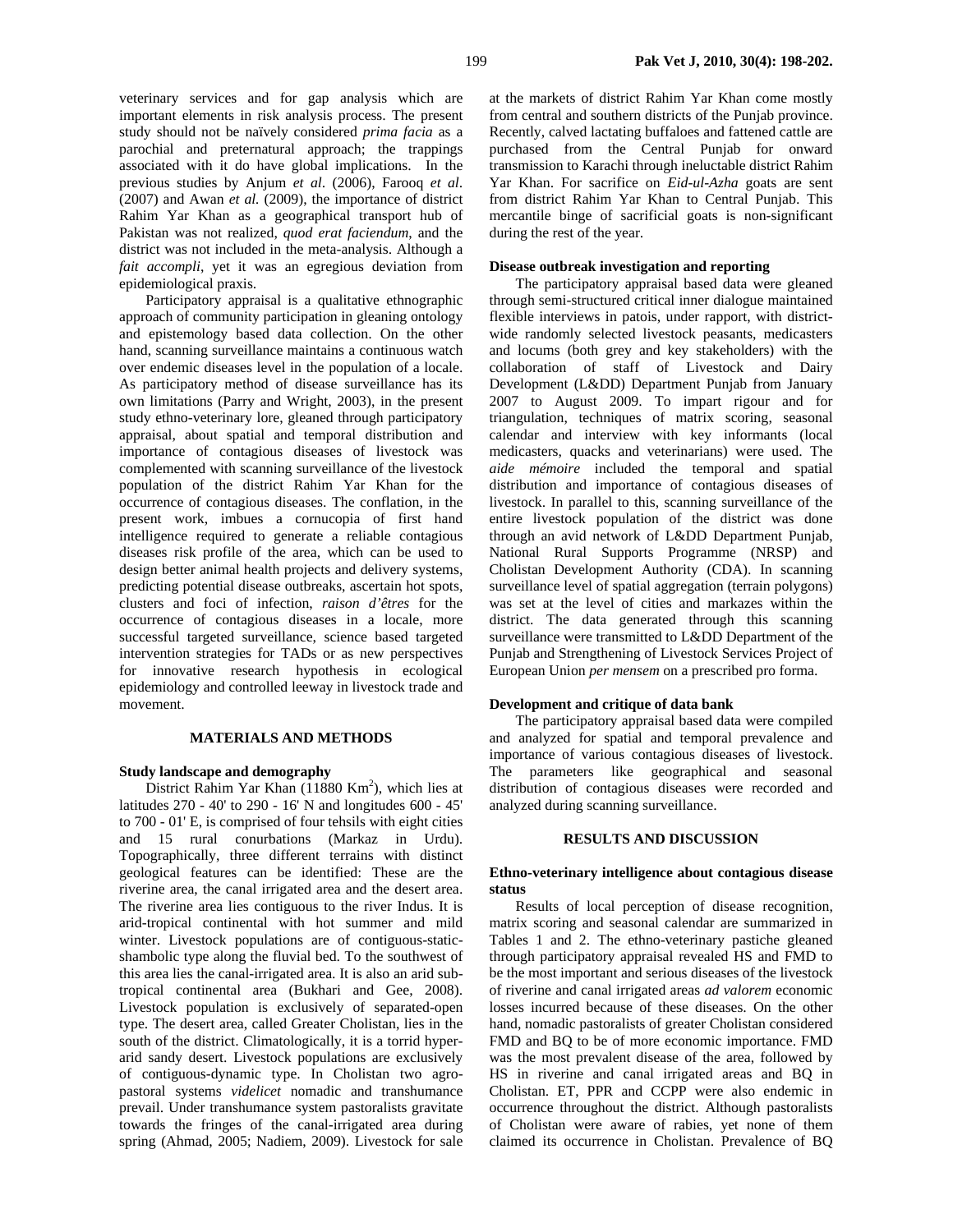| <b>English name</b>                | Demostic name in area |                        |                          |  |  |  |
|------------------------------------|-----------------------|------------------------|--------------------------|--|--|--|
|                                    | Riverine              | <b>Canal irrigated</b> | <b>Greater Cholistan</b> |  |  |  |
| Haemorrhagic septicaemia           | <b>Gul Ghotoo</b>     | Gul Ghotoo. Oogoo      | <b>Gul Ghooto</b>        |  |  |  |
| Foot and mouth disease             | Mohara                | Maunkhur/Mohara        | Mohara                   |  |  |  |
| Black quarter                      | Chorah Mar            | Chowrayh Mar           | Karaali/Choray Mar       |  |  |  |
| Enterotoxaemia                     | Peetay di bemari      | Peeta wadh jana        | Sut/Peetay noh sut       |  |  |  |
| Contagious caprine pleuropneumonia | Phaphri               | Phaphri/Nazlah         | Phaphri/Nazlah           |  |  |  |
| Peste des petits ruminants         | Mok Wali Phaphri      | Zookam wali Mok        | Thadi                    |  |  |  |
| Rabies                             | Cheetah, Halka        | Halka Pun/Halkah       | Chetah                   |  |  |  |
| Camel pox                          | Maun Sari             | Maun Sari              | Maun Sari                |  |  |  |
| Buffalo pox                        | Maun Sari             | Maun Sari              |                          |  |  |  |
| Goat pox                           | Maun Sari             | Maun Sari              | Maun Sari                |  |  |  |

**Table 1: Vernacular names of contagious diseases in district Rahim Yar Khan** 

**Table 2: Participatory appraisal based spatial and temporal prevalence and importance of contagious diseases in district Rahim Yar Khan** 

| Zone             | <b>Parameters</b> | <b>Season</b> | $HS^{\S}$ | <b>FMD</b> | BQ   | <b>PPR</b>     | EТ                       | <b>CCPP</b>              | R                        | $\bf CP$ | BP                       | GP  |
|------------------|-------------------|---------------|-----------|------------|------|----------------|--------------------------|--------------------------|--------------------------|----------|--------------------------|-----|
| <b>Riverine</b>  | $SPP^*$           |               | 13.4      | 36.1       | 3.4  | 12.6           | 13.4                     | 11                       | 9.2                      | ۰        | $\overline{\phantom{a}}$ | 0.8 |
|                  |                   | Winter        | 8.8       | 55.9       | 2.9  | $\overline{a}$ | 5.9                      | 14.7                     | 11.8                     | ۰        | ۰                        |     |
|                  | $TPP^*$           | Spring        | 6.6       | 36         | 4.9  | 24.6           | 13.1                     | 6.6                      | 8.2                      | ۰        | $\overline{\phantom{a}}$ |     |
|                  |                   | Summer        | 20        | 6.7        | ۰    |                | 40                       | 26.7                     | 6.6                      | ۰        | $\overline{\phantom{a}}$ |     |
|                  |                   | Autumn        | 75        | 12.5       | ۰    |                | $\overline{\phantom{a}}$ | $\overline{\phantom{a}}$ | 12.5                     | ۰        | $\overline{\phantom{a}}$ |     |
|                  | $IP^*$            |               | 26.4      | 21.1       | 20.2 | 16.5           | 8.6                      | 5.5                      | 1.8                      | ۰        |                          |     |
| Canal            | <b>SPP</b>        |               | 25.4      | 39.8       | 2.4  | 8              | 8.7                      | 6.3                      | 5.4                      | 0.5      | 0.4                      | 3   |
| <b>Irrigated</b> |                   | Winter        | 15.3      | 51.2       | 0.5  |                | 10.8                     | 7.9                      | 5.4                      |          | $\overline{\phantom{a}}$ | 7.9 |
|                  | <b>TPP</b>        | <b>Spring</b> | 13.8      | 44         | 4.9  | 12.4           | 10.4                     | 5.9                      | 7.4                      | 0.5      | 0.5                      |     |
|                  |                   | Summer        | 63        | 1.8        | 1.8  | 22.4           |                          | 1.8                      | 5.6                      | 1.8      | 1.8                      |     |
|                  |                   | Autumn        | 94.2      | 5.8        |      |                |                          |                          |                          |          |                          |     |
|                  | IP                |               | 33.6      | 25.3       | 11.7 | 14.4           | 10.3                     | 2.5                      | 1.1                      | 0.1      | 0.2                      | 0.8 |
| <b>Desert</b>    | <b>SPP</b>        |               | 3.3       | 43.3       | 26.7 | 10             | 6.7                      | 3.3                      | $\overline{\phantom{a}}$ | 6.7      | $\overline{\phantom{a}}$ |     |
|                  |                   | Winter        |           | 80         | 10   |                | 10                       |                          |                          |          |                          |     |
|                  | <b>TPP</b>        | <b>Spring</b> | 5.2       | 26.3       | 36.8 | 10.5           | 5.2                      | 5.2                      | $\overline{\phantom{a}}$ | 10.5     | $\overline{\phantom{a}}$ |     |
|                  |                   | Summer        |           |            |      | 100            |                          |                          |                          |          |                          |     |
|                  |                   | Autumn        |           |            |      |                |                          |                          |                          |          | ٠                        |     |
|                  | $_{\rm IP}$       |               | 3         | 40.7       | 29.3 | 7.6            | 13                       | 3.7                      |                          | 2.7      | ۰                        |     |

\*SPP= Spatial Prevalence Percentage; TPP= Temporal Prevalence Percentage; IP= Importance Percentage. <sup>§</sup>HS = Haemorrhagic septicaemia, FMD = Foot and mouth disease, BQ = Black quarter, ET = Enterotoxaemia, CCPP = Contagious caprine pleuropneumonia, PPR = *peste des petits ruminants*, R = Rabies, CP = Camel pox, BP = Buffalo pox,  $GP =$ Goat pox

was reportedly low in riverine and canal irrigated areas as compared to Cholistan. It was transpired through ethnoveterinary intelligence that the prevalence of HS was low in Greater Cholistan and the sporadic outbreaks of HS reportedly occurred in Cholistani cattle only when migrated to the fringes of contiguous canal irrigated areas during spring.

Intelligence gleaned through participatory appraisal revealed that pastoralists of Cholistan only vaccinated their livestock when got taxed due to disease outbreak or when a gratis vaccination campaign was launched. In Cholistan, contagious disease outbreaks almost always rendered a huge death toll. In both riverine and canal irrigated areas, FMD was the most prevalent disease during winter. Other diseases that were reportedly prevalent in winter were CCPP, rabies and HS in riverine area; HS, ET, CCPP and rabies in canal irrigated area; BQ and ET in Cholistan. FMD was again the most prevalent disease of spring in both riverine and canal irrigated areas. On the other hand, in Greater Cholistan, BQ was the most prevalent disease of this season, followed by FMD, PPR and CP. In summer, ET, HS and PPR were reportedly the

most prevalent diseases of riverine area, canal irrigated area and Cholistan, respectively. HS was reportedly the most prevalent disease of autumn in both riverine and canal-irrigated areas. It was recorded that the field veterinarians and quacks were well aware of PPR as a distinct disease and a jargon *Kata* was used to identify this insidious pestilence. The farmers on the other hand were not able to differentiate it and considered it to be a mixed infection of ET and CCPP. So, they ascribed vague demotic names to this plague.

## **Scanning surveillance based distribution of contagious diseases**

Temporal and spatial distribution and impact of contagious diseases during the period of study is tabulated in Table 3 and Fig. 1, respectively. The highest Percent Relative Occurrence (PRO) of HS was in tehsil Rahim Yar Khan (47.9%), followed by tehsil Khan Pur (19.7%), Sadiqabad (16.9%) and Liaquat Pur (14.8%). In tehsil Rahim Yar Khan, most of the outbreaks of HS occurred in Rahim Yar Khan city (16.2%), followed by Chak Jhumra (14.1%) and Kot Samaba (11.3%). In tehsil Khan Pur and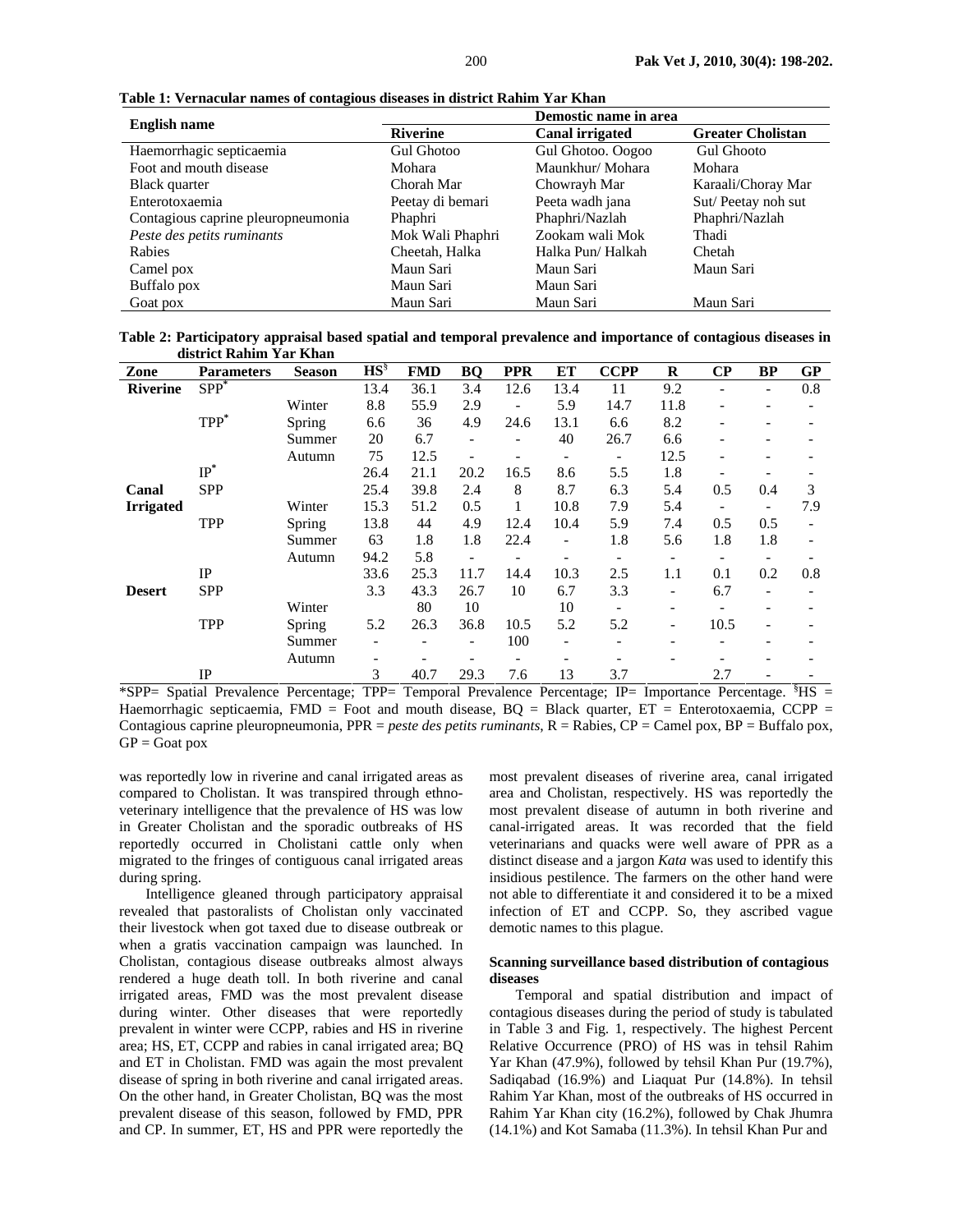**Table 3: Temporal distribution and impact of contagious diseases** 

| Month        | HS                   | FMD                         | BQ                           | ЕT                                      | <b>CCPP</b> | <b>PPR</b>               | R         | BP                       | $\bf CP$                 | <b>GP</b>    |
|--------------|----------------------|-----------------------------|------------------------------|-----------------------------------------|-------------|--------------------------|-----------|--------------------------|--------------------------|--------------|
| January      | $6(0.7)^*$           | 57(0.1)                     | $\qquad \qquad \blacksquare$ | 6(0.2)                                  | 6(0.3)      | $\overline{\phantom{0}}$ | 2(1)      |                          | $\overline{\phantom{0}}$ | 13(0.06)     |
| February     | 9(0.4)               | 33(0.1)                     | 2(0.5)                       | 14(0.3)                                 | 3(0.2)      | 1(0)                     | 6(1)      | $\overline{\phantom{a}}$ |                          | 3(0)         |
| March        | 11(0.6)              | 99(0.06)                    | 9(0.3)                       | 29(0.3)                                 | 9(0.07)     | 1(0.3)                   | 14(1)     | $\overline{\phantom{a}}$ | 1(0.09)                  | -            |
| April        | 22(0.6)              | 17(0.1)                     | 11(0.5)                      | 1(0)                                    | 8(0.5)      | 41(0.3)                  | 6(1)      | 1(0)                     | 1(0)                     |              |
| May          | 5(0.8)               | 2(0)                        | $\overline{\phantom{0}}$     |                                         |             | 13(0.2)                  | 2(1)      | -                        |                          |              |
| June         | 9(0.7)               | -                           | -                            | 6(0.05)                                 | 5(0.08)     | -                        | 2(1)      |                          |                          |              |
| July         | 11(0.5)              | ۰                           |                              |                                         | 1(0)        |                          | -         | 1(0)                     |                          |              |
| August       | 12(0.5)              | -                           | 1(0)                         | $\qquad \qquad \blacksquare$            | 1(0.3)      |                          |           |                          |                          |              |
| September    | 12(0.5)              | 3(0.04)                     | $\overline{\phantom{0}}$     |                                         |             | Ξ.                       | 1(1)      | $\overline{\phantom{a}}$ |                          |              |
| October      | 26(0.6)              | -                           |                              |                                         |             |                          |           |                          |                          |              |
| November     | 8(0.3)               | 5(0.03)                     | 1(0.6)                       |                                         | 2(0.3)      |                          | 3(1)      | ٠                        |                          |              |
| December     | 11(0.4)              | 36(0.04)                    | $\qquad \qquad \blacksquare$ | 5(0.2)                                  | 10(0.07)    | 1(0.06)                  | 4(1)      |                          |                          |              |
| $\mathbf{r}$ | $\cdot$<br>$\cdot$ 1 | $\sim$ $\sim$ $\sim$ $\sim$ | $\cdot$ $\cdot$              | $\cdot$ $\cdot$ $\cdot$ $\cdot$ $\cdot$ | $2.1 - .1$  | 8.77<br>$\mathbf{I}$     | <b>TT</b> |                          |                          | $\mathbf{m}$ |

 $*$ Figures in parenthesis indicate case fatality risk associated with the outbreaks.  $*$ HS = Haemorrhagic septicaemia, FMD  $=$  Foot and mouth disease,  $BQ =$  Black quarter,  $ET =$  Enterotoxaemia,  $CCPP =$  Contagious caprine pleuropneumonia, PPR = *peste des petits ruminants*, R = Rabies, CP = Camel pox, BP = Buffalo pox, GP = Goat pox



**Fig. 1: Tehsil-wise spatial distribution of contagious diseases.** HS = Haemorrhagic septicaemia, FMD  $=$  Foot and mouth disease,  $BQ = Black$  quarter, ET = Enterotoxaemia, CCPP = Contagious caprine pleuropneumonia, PPR = *peste des petits*   $ruminants$ ,  $R = \text{Rabies}$ ,  $CP = \text{Camel}$  pox,  $BP =$ Buffalo pox,  $GP =$ Goat pox;  $KP =$ Khan Pur, LP  $=$  Liaquat Pur, RYK  $=$  Rahim Yar Khan, SDK  $=$ Sadiqabad, CHO = Cholistan

tehsil Liaquat Pur, Bagh-O-Bahar (9.9%) and Liaquat Pur Sadar (11.3%), respectively, were at the top for the occurrence of outbreaks of HS. In tehsil Sadiqabad, PRO of HS at the highest (5.7%) in both Sadiqabad and Jamal Din Wali. PRO of HS was just 0.7% in Cholistan. The outbreaks of HS were observed throughout the year, however, the peaks were observed in the months of October (18.3%) and April (15.5%), while in January and May outbreaks remained exiguous. This observation is contrary to Sheikh *et al*. (1996), who reported the seasonal occurrence of HS. Maximum case fatality risk (CFR) of HS was recorded during spring and early summer.

Maximum outbreaks of FMD occurred during winter and spring with mean CFR of 0.3. The highest PRO of FMD was in tehsil Rahim Yar Khan and tehsil Sadiqabad (33% for both), followed by tehsil Khan Pur (20%), tehsil Liaquat Pur (9%) and Cholistan (5%). In tehsil Rahim Yar Khan, most of the outbreaks occurred in Chak Jhumra (15%), followed by Rajan Pur (8%). In tehsil Khan Pur and tehsil Sadiqabad, Khan Pur Sadar (14%) and Sadiqabad Sadar (17%), respectively, were prominent for

the occurrence of outbreaks of FMD. Although the PRO of FMD was just 5% in Cholistan during the period under study, yet the autonomous perpetual peripatetic peregrination of Cholistani livestock during spring toward the canal irrigated and riverine areas and back towards their respective land during monsoon, *a posteriori*, constitute a state of flux for the status of FMD. An understanding and close monitoring of this to and fro trek of Cholistani livestock, and consequently of topotypes of FMD, would definitely play a pivotal role in devising a control strategy to control FMD *ab intra* and *ab extra* district Rahim Yar Khan.

Out of the total outbreaks of BQ, about 83% occurred during the spring. CFR was highest during spring. The highest PRO of BQ was in Cholistan (33.3%), followed by tehsil Liaquat Pur (25%), tehsil Khan Pur (20.8%), tehsil Rahim Yar Khan (12.5%) and tehsil Sadiqabad (8.32%). The loci of outbreaks were Taranda Muhammad Pannah and Liaquat Pur Sadar in tehsil Liaquat Pur; Bagh-O-Bahar and Khan Pur Sadar in tehsil Khan Pur; Rahim Yar Khan city, Chak Jhumra and Rajan Pur in tehsil Rahim Yar Khan; Sanjar Pur and Rahimabad in tehsil Sadiqabad.

The number of outbreaks of rabies was highest during spring. CFR was incessantly 1 in all the outbreaks. The highest PRO of rabies was in tehsil Rahim Yar Khan, followed by tehsil Khan Pur (20%), tehsil Liaquat Pur (15%) and tehsil Sadiqabad (15%). No case of rabies was recorded from Greater Cholistan. The major nidi of infection found include: Rajan Pur (20%), Chak Jhumra (17.5%), Rahimabad (10%) and Zahir Pir (10%).

About 71% of the total recorded outbreaks of ET occurred during late winter and early spring. Most (90%) of the outbreaks occurred during spring. There was gradual increase in CFR from mid winter to early spring. The highest PRO of ET was in tehsil Rahim Yar Khan (42.6%), followed by tehsil Khan Pur (29.5%), tehsil Sadiqabad (21.3%), tehsil Liaquat Pur (3.3%) and Cholistan (3.3%). The major loci of infection included Rajan Pur (24.6%), Khan Pur Sadar (14.8%) and Zahir Pir (11.5%). The geographical distribution of outbreaks revealed the fact that outbreaks of ET almost exclusively occurred in the rural areas.

An upsurge in the number of outbreaks of CCPP was noticed during mid winter and early spring. About 84% of